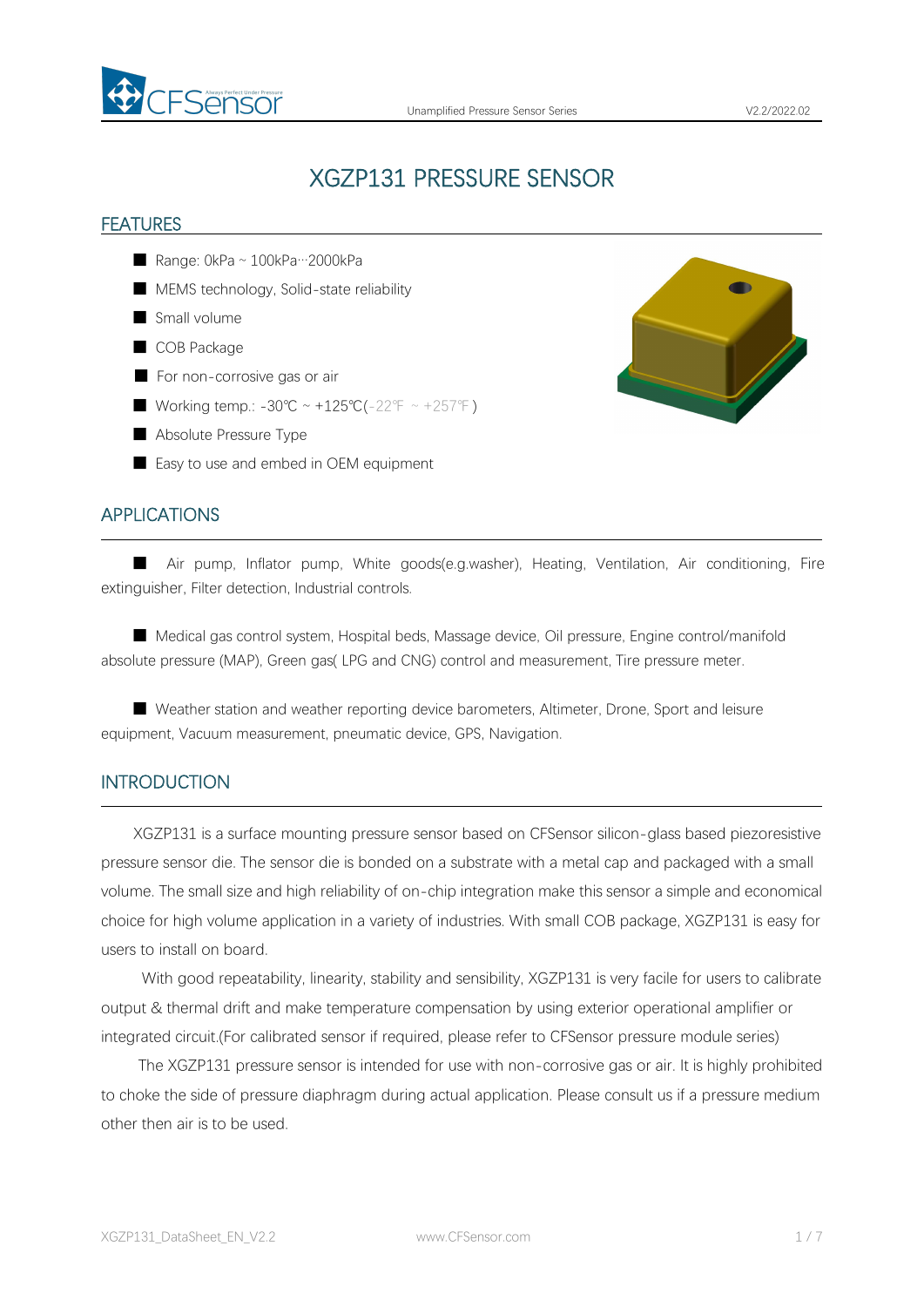

### Electronic Performance

- Power Supply: ≤15Vdc or ≤3.0mAdc
- Input Impedance : 4kΩ~6kΩ
- Output Impedance : 4kΩ~6kΩ
- Insulation Resistor: 100MΩ,100VDC
- Over Pressure: 1.5X Rated Pressure

### **Construction**

- Sensing Die: Silicon
- Die Mounting Glue: Silicone Gel
- Leading wire: Gold Wire
- Package Housing: FR4 Board&Metal cover
- Pin: Glolden Plated
- Net Weight: Approx.0.5g

### Environment Condition

- Orientation: Deviate 90° from any direction, zero change ≤ 0.05%FS
- Shock: No change at  $10$ gRMS,  $(20 \sim 2000)$ Hz condition
- Impact: 100g, 11ms
- Medium Compatibility: air or gas compatible with FR4, silicone, silicone glue, epoxy glue and metal(gold, aluminum and silver)

### Test Condition

- Medium: Gas(Clean air and Non-corrosive gas)
- Medium Temp: (25±1)℃/(77±1.8)°F
- Environment Temp.: (25±1)℃/(77±1.8)℉
- Shock: 0.1g (1m/s2) Max
- Humidity: (50%±10%) RH
- Power Supply: (5±0.005) VDC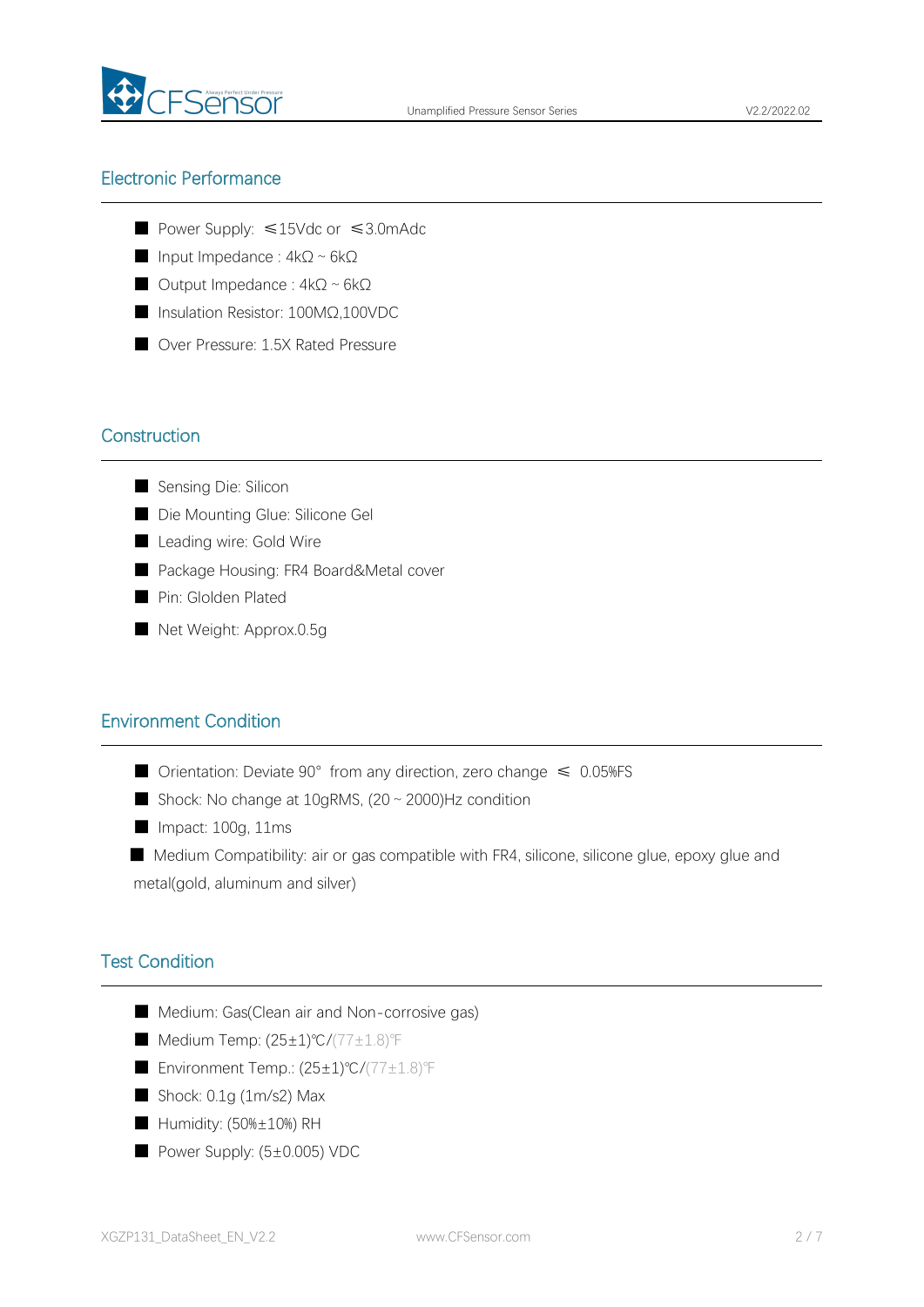

## **SPECIFICATIONS**

| <b>Specifications</b>                        | Min.           | Typ.           | Max        | Unit                      |
|----------------------------------------------|----------------|----------------|------------|---------------------------|
|                                              | 100,700,2000   |                |            | kPa                       |
| Pressure Range <sup>1</sup>                  |                | bar            |            |                           |
| Working Temperature                          | $-30/-22$      |                | $+125/257$ | $\mathrm{C} / \mathrm{C}$ |
| Storage Temperature                          | $-40/-40$      |                | $+140/284$ | $\mathrm{C}/\mathrm{C}$   |
| <b>Bridge Resistance</b>                     | $\overline{4}$ | 5              | 6          | $k\Omega$                 |
| Offset/Zero Output                           | $-20$          |                | $+20$      | mV                        |
| FS Output                                    | 60             |                | 120        | mV                        |
| Temp. Coefficient of Resistance <sup>3</sup> | 2000           | 2600           | 3200       | ppm/°C                    |
| TCO(Temp. Coefficient of Offset)3            | $-0.05$        | ±0.02          | 0.05       | %FS/°C2                   |
| TCS(Temp. Coefficient of Span)3              | $-0.26$        | $-0.23$        | $-0.2$     | %FS/°C2                   |
| Linearity <sup>(5)</sup>                     | $-0.3$         |                | 0.3        | %FS                       |
| Hysteresis                                   | $-0.3$         |                | 0.3        | %FS                       |
| Repeatability                                | $-0.3$         |                | 0.3        | %FS                       |
| Long-term Stability                          | $-1.0$         |                | $1.0\,$    | %FS                       |
| Response Time                                |                | $\overline{2}$ |            | mSec.                     |

#### Note:

①The pressure range is on base of Absolute vaccum..

②Excitated by constant voltage

③Temperature coefficient is measured from 0℃ to 60℃.(32℉~140℉)

④Defined as best fit straight line

Unless otherwise specified,measurements were taken on base of above testing condition.

# PIN CONNECTION&DEFINITION



|            | Pin        |         |            |  |            |     |          |
|------------|------------|---------|------------|--|------------|-----|----------|
|            | Definition | Vo-     | VDD        |  | Vo+        | GND |          |
|            |            |         |            |  |            |     |          |
| Symbol     |            | Vs+     | <b>GND</b> |  | Vo+        |     | Vo-      |
| Definition |            | Power + | Power -    |  | Output $+$ |     | Output - |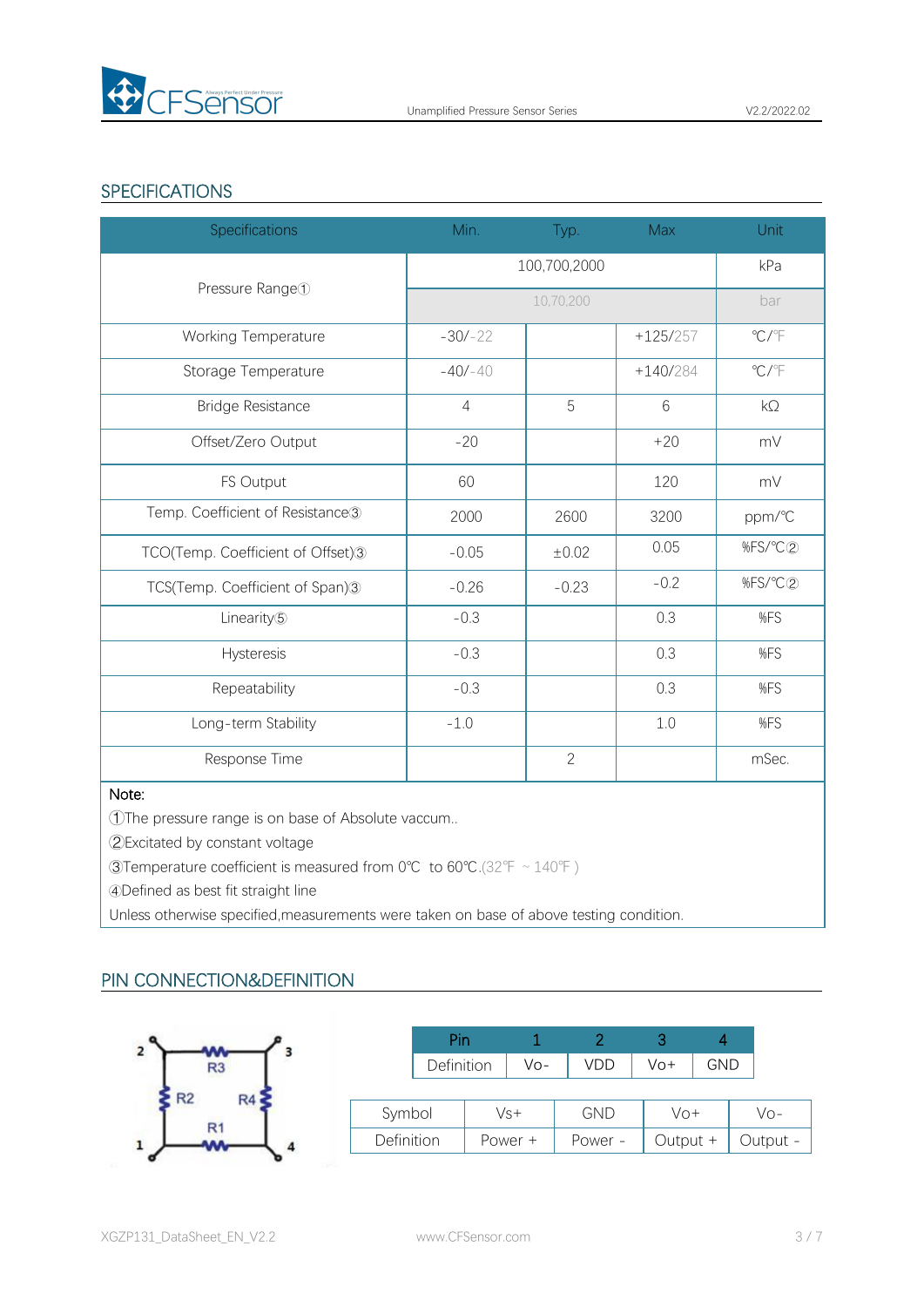

# DIMENSION (Unit:mm)













# ORDER GUIDE

| XGZP131 | Piezo-resistive Pressure Sensor |                   |                                             |  |  |  |
|---------|---------------------------------|-------------------|---------------------------------------------|--|--|--|
|         | Code                            | Range             | 100kPa=0.1mKp=750mmHg=10MH2O ≈1bar ≈14.5PSI |  |  |  |
|         | 101                             | $0 \sim 100$ kPa  |                                             |  |  |  |
|         | 701                             | $0 \sim 700$ kPa  |                                             |  |  |  |
|         | 202                             | $0 \sim 2000$ kPa |                                             |  |  |  |
| XGZP131 | 202                             | the whole spec.   |                                             |  |  |  |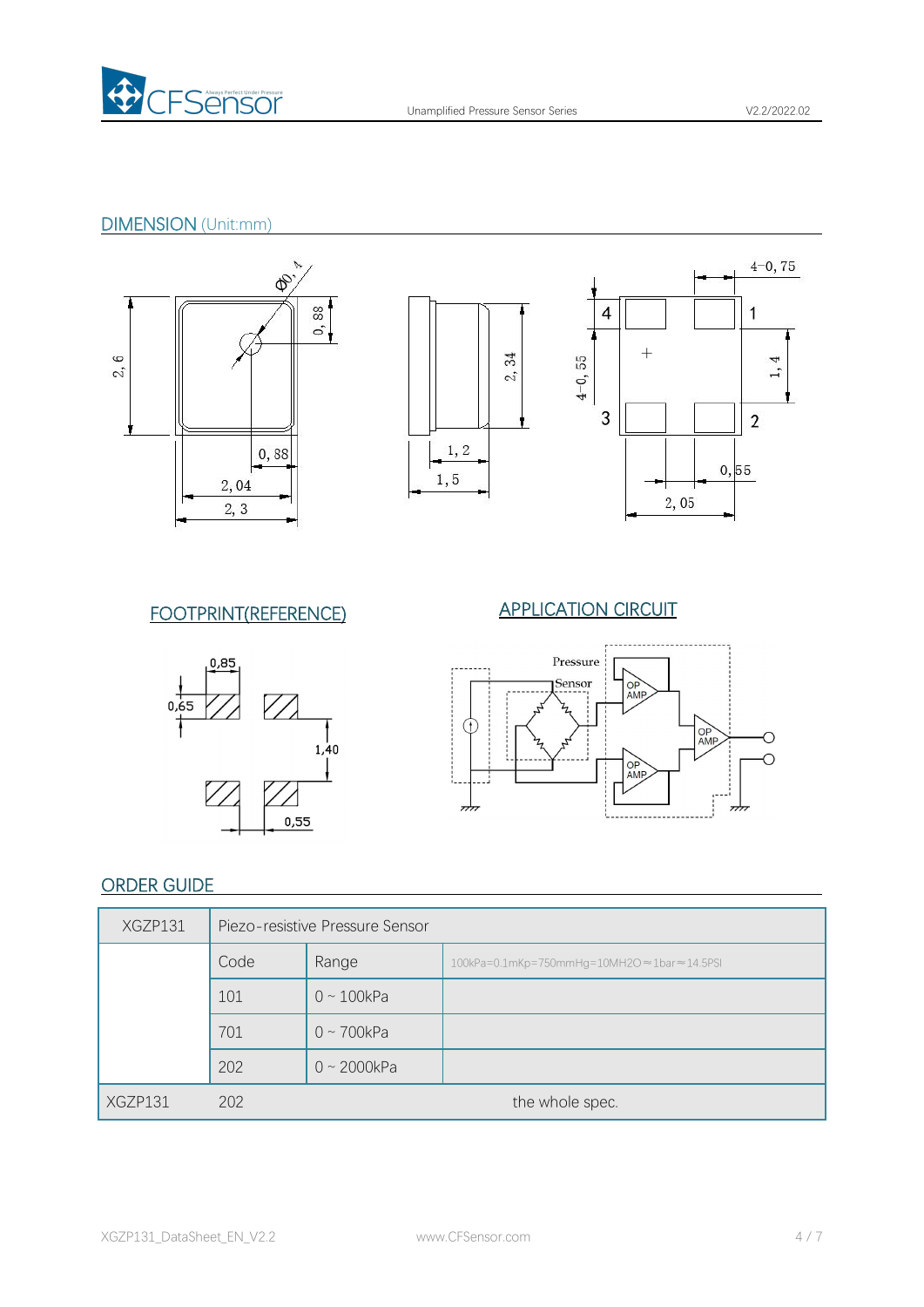

### RECOMMENDED PRODUCTS

Another sensors at right place is calibrated with amplified analog output signal or digital output(IIC interface). It temperature compensted with customtized pressure range and input/output parameter, which can be applied in project directly. Please contact us more information information.<br>
XGZP6818



### OVERALL NOTES

Unless otherwise specified, following notes are general attention or presentation for all products from CFSensor.

#### **Mounting**

The following steps isfor transmitting the air pressure to sensor after sensor soldering on PCB.

- ▼ For some sensors that come with inlet tube, select the flexiable pipe to suit the pressure inlet that is firm enough to prevent the pressure leaks.
- ▼ Atmosphere hole (for Gauge type sensors) and Inlet pipe/hole can't be blocked with gel or glue etc,..
- ▼ Avoiding excessive external force operation

#### **Soldering**

Due to its small size, the thermal capacity of the pressure sensor is low. Therefore, take steps to minimize the effects of external heat. Damage and changes to characteristics may occur due to heat deformation. Use a non-corrosive resin type of flux. Since the pressure sensor is exposed to the atmosphere, do not allow flux to enter inside.

▼ Manual soldering

☉Raise the temperature of the soldering tip between 260 and 300°C/500 and 572°F (30 W) and solder within 5 seconds.

☉The sensor output may vary if the load is applied on the terminal during soldering.

☉Keep the soldering tip clean.

▼DIP soldering (DIP Terminal)

☉Keep the temperature of the DIP solder tank below 260°C/500 and solder within 5 seconds.

☉To avoid heat deformation, do not perform DIP soldering when mounting on the PCB which has a small thermal capacity.

▼Reflow soldering (SMD Terminal)

☉The recommended reflow temperature profile conditions are given below.



☉Self alignment may not always work as expected, therefore, please carefully note the position of the terminals and pattern. ☉The temperature of the profile is assumed to be a value measured with the PCB of the terminal neighborhood.

☉Please evaluate solderbility under the actual mounting conditions since welding and deformation of the pressure inlet port may occur due to heat stress depending on equipments or conditions.

▼ Rework soldering

☉Complete rework at a time.

☉Use a flattened soldering tip when performing rework on the solder bridge. Do not add the flux.

☉Keep the soldering tip below the temperature described in the specifications.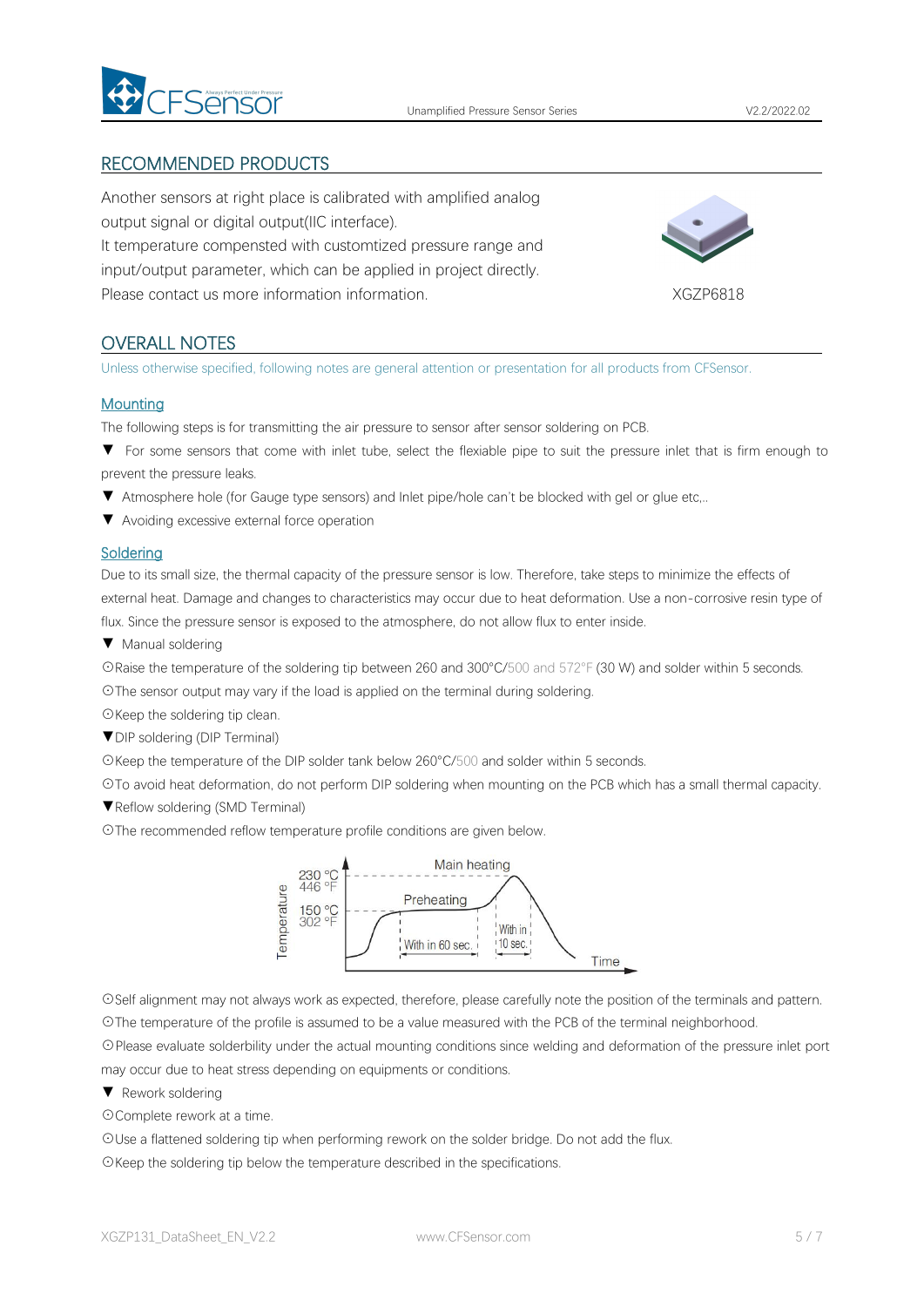

- ▼ Avoid drop and rough handling as excessive force may deform the terminal and damage soldering characteristics.
- 
- ▼ Keep the circuit board warpage within 0.05 mm of the full width of the sensor.<br>▼ After soldering, do not apply stress on the soldered part when cutting or bending the circuit board.
- ▼ Prevent human hands or metal pieces from contacting with the sensor terminal. Such contact may cause anomalous outlets as the terminal is exposed to the atmosphere.

▼ After soldering, prevent chemical agents from adhering to the sensor when applying coating to avoid insulation deterioration of the circuit board.

#### **Connecting**

▼ Correctly wire as in the connection diagram. Reverse connection may damage the product and degrade the performance.

▼ Do not use idle terminals(N/C) to prevent damages to the sensor.

#### Cleaning

▼ Since the pressure sensor is exposed to the atmosphere, do not allow cleaning fluid to enter inside from atmosphere hole (for Gauge type sensors) and inlet pipe.

▼ Avoid ultrasonic cleaning since this may cause breaks or disconnections in the wiring.

#### **Environment**

▼Please avoid using or storing the pressure sensor in a place exposed to corrosive gases (such as the gases given off by organic solvents, sulfurous acid gas, hydrogen sulfides, etc.) which will adversely affect the performance of the pressure sensor chip.

▼Since this pressure sensor itself does not have a water-proof construction(even available media can be liquid), please do not use the sensor in alocation where it may be sprayed with water, etc.

▼Avoid using the pressure sensors in an environment where condensation may form. Furthermore, its output may fluctuate if any moisture adhering to it freezes.

▼The pressure sensor is constructed in such a way that its output will fluctuate when it is exposed to light. Especially when pressure is to be applied by means of a transparent tube, take steps to prevent the pressure sensor chip from being exposed to light.

▼Avoid using pressure sensor where it will be susceptible to ultrasonic or other high-frequency vibration.

▼ Please keep the sensors sealed using static shielding bags on storage. The PINs of sensor(if have) may be black by oxidation under atmosphere environment if the materials include the oxidizable material, althought it wouldn't affect the sensor performance.

#### More Precautions

▼That using the wrong pressure range or mounting method mayresult in accidents.

▼The only direct pressure medium you can use is non-corrosive gas or air as illuminated above(Note: some sensors are compatible with liquid media). The use of other media, in particular, corrosive gases and liquid (organic solvent based, sulfurous acid based, and hydrogen sulfide based, etc.) or contains foreign substances will cause malfunction and damage.<br>Please do not use them and check with CFSensor.

▼The pressure sensor is positioned inside the pressure inlet. Never poke wires orother foreign matter through the pressure inlet since they may damage the sensor or block the inlet. Avoid use when the atmospheric pressure inlet(only for Gauge type pressure sensor) is blocked.

▼ Use an operating pressure which is within the rated pressure range. Using a pressure beyond this range may cause damage.